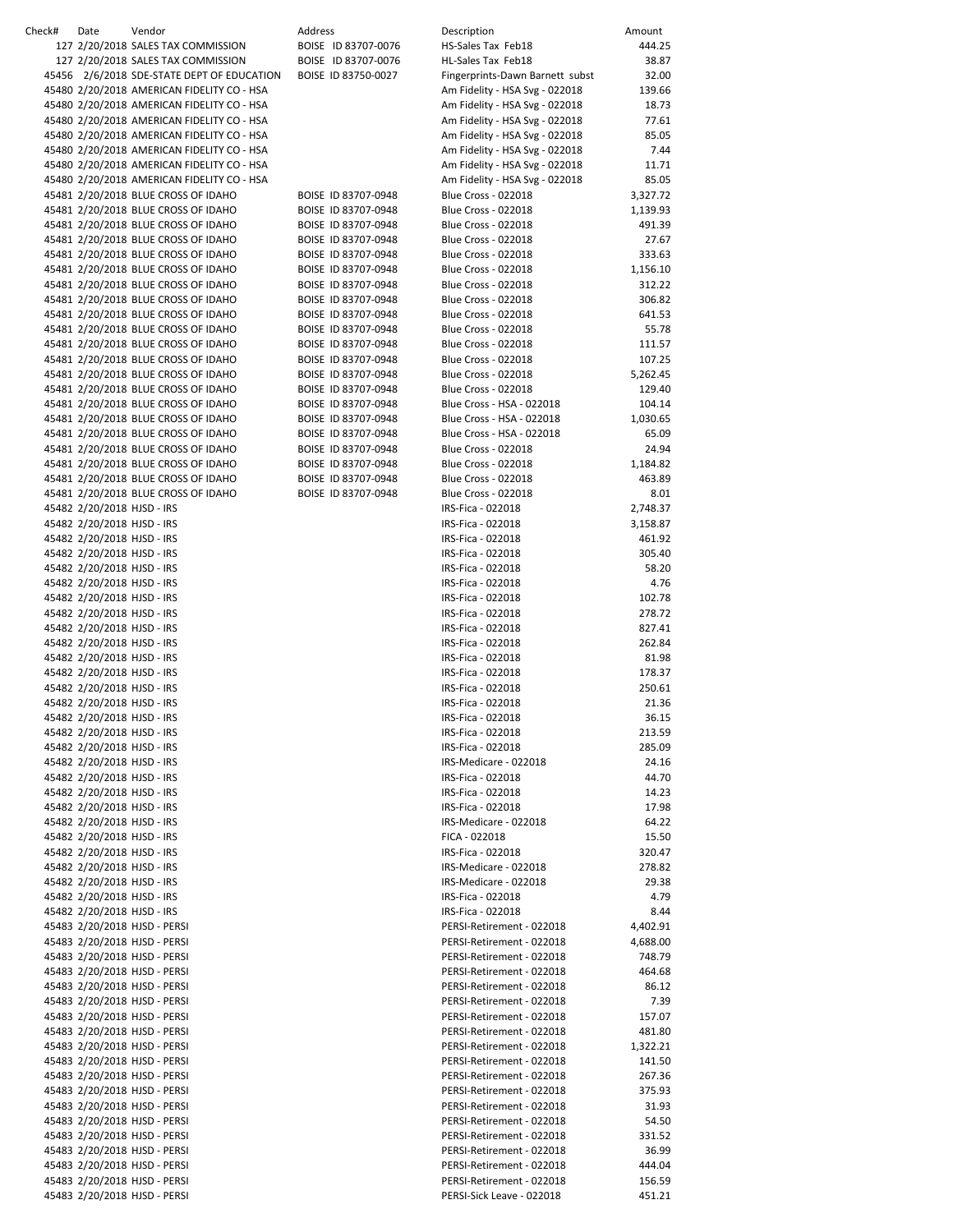|  | 45483 2/20/2018 HJSD - PERSI                                        |                        | PERSI-Sick Leave - 022018       | 480.40    |
|--|---------------------------------------------------------------------|------------------------|---------------------------------|-----------|
|  | 45483 2/20/2018 HJSD - PERSI                                        |                        | PERSI-Sick Leave - 022018       | 76.74     |
|  | 45483 2/20/2018 HJSD - PERSI                                        |                        | PERSI-Sick Leave - 022018       | 47.62     |
|  | 45483 2/20/2018 HJSD - PERSI                                        |                        | PERSI-Sick Leave - 022018       | 8.83      |
|  | 45483 2/20/2018 HJSD - PERSI                                        |                        | PERSI-Sick Leave - 022018       | 0.76      |
|  | 45483 2/20/2018 HJSD - PERSI                                        |                        | PERSI-Sick Leave - 022018       | 16.10     |
|  | 45483 2/20/2018 HJSD - PERSI                                        |                        | PERSI-Sick Leave - 022018       | 49.37     |
|  |                                                                     |                        |                                 |           |
|  | 45483 2/20/2018 HJSD - PERSI                                        |                        | PERSI-Sick Leave - 022018       | 45.50     |
|  | 45483 2/20/2018 HJSD - PERSI                                        |                        | PERSI-Sick Leave - 022018       | 14.50     |
|  | 45483 2/20/2018 HJSD - PERSI                                        |                        | PERSI-Sick Leave - 022018       | 27.41     |
|  | 45483 2/20/2018 HJSD - PERSI                                        |                        | PERSI-Sick Leave - 022018       | 38.52     |
|  | 45483 2/20/2018 HJSD - PERSI                                        |                        | PERSI-Sick Leave - 022018       | 3.27      |
|  | 45483 2/20/2018 HJSD - PERSI                                        |                        | PERSI-Sick Leave - 022018       | 5.58      |
|  | 45483 2/20/2018 HJSD - PERSI                                        |                        | PERSI-Sick Leave - 022018       | 33.96     |
|  | 45483 2/20/2018 HJSD - PERSI                                        |                        | PERSI-Sick Leave - 022018       | 3.79      |
|  | 45483 2/20/2018 HJSD - PERSI                                        |                        | PERSI-Sick Leave - 022018       | 135.48    |
|  | 45483 2/20/2018 HJSD - PERSI                                        |                        | PERSI-Sick Leave - 022018       | 16.05     |
|  | 45483 2/20/2018 HJSD - PERSI                                        |                        | PERSI-Retirement - 022018       | 66.75     |
|  | 45483 2/20/2018 HJSD - PERSI                                        |                        | PERSI-Retirement - 022018       | 27.48     |
|  | 45483 2/20/2018 HJSD - PERSI                                        |                        | PERSI-Retirement - 022018       | 27.48     |
|  | 45483 2/20/2018 HJSD - PERSI                                        |                        | PERSI-Sick Leave - 022018       | 6.84      |
|  |                                                                     |                        |                                 |           |
|  | 45483 2/20/2018 HJSD - PERSI                                        |                        | PERSI-Sick Leave - 022018       | 2.82      |
|  | 45483 2/20/2018 HJSD - PERSI                                        |                        | PERSI-Sick Leave - 022018       | 2.82      |
|  | 45483 2/20/2018 HJSD - PERSI                                        |                        | PERSI-Retirement - 022018       | 98.15     |
|  | 45483 2/20/2018 HJSD - PERSI                                        |                        | PERSI-Sick Leave - 022018       | 10.05     |
|  | 45483 2/20/2018 HJSD - PERSI                                        |                        | Persi - Retirement - 022018     | 23.58     |
|  | 45483 2/20/2018 HJSD - PERSI                                        |                        | Persi - Sick Leave - 022018     | 2.42      |
|  | 45483 2/20/2018 HJSD - PERSI                                        |                        | PERSI-Retirement - 022018       | 559.36    |
|  | 45483 2/20/2018 HJSD - PERSI                                        |                        | PERSI-Sick Leave - 022018       | 57.32     |
|  | 45483 2/20/2018 HJSD - PERSI                                        |                        | PERSI-Retirement - 022018       | 412.59    |
|  | 45483 2/20/2018 HJSD - PERSI                                        |                        | PERSI-Sick Leave - 022018       | 42.28     |
|  | 45483 2/20/2018 HJSD - PERSI                                        |                        | PERSI-Retirement - 022018       | 7.62      |
|  | 45483 2/20/2018 HJSD - PERSI                                        |                        | PERSI-Sick Leave - 022018       | 0.78      |
|  | 45483 2/20/2018 HJSD - PERSI                                        |                        | PERSI-Retirement - 022018       | 14.59     |
|  | 45483 2/20/2018 HJSD - PERSI                                        |                        | PERSI-Sick Leave - 022018       | 1.50      |
|  |                                                                     |                        |                                 |           |
|  | 45484 2/20/2018 STANDARD INSURANCE CO.                              | PORTLAND OR 97228-6367 | Standard-Life - 022018          | 39.75     |
|  | 45484 2/20/2018 STANDARD INSURANCE CO.                              | PORTLAND OR 97228-6367 | Standard-Life - 022018          | 42.73     |
|  | 45484 2/20/2018 STANDARD INSURANCE CO.                              | PORTLAND OR 97228-6367 | Standard-Life - 022018          | 3.52      |
|  | 45484 2/20/2018 STANDARD INSURANCE CO.                              | PORTLAND OR 97228-6367 | Standard-Life - 022018          | 2.00      |
|  | 45484 2/20/2018 STANDARD INSURANCE CO.                              | PORTLAND OR 97228-6367 | Standard-Life - 022018          | 0.20      |
|  | 45484 2/20/2018 STANDARD INSURANCE CO.                              | PORTLAND OR 97228-6367 | Standard-Life - 022018          | 0.88      |
|  | 45484 2/20/2018 STANDARD INSURANCE CO.                              | PORTLAND OR 97228-6367 | Standard-Life - 022018          | 2.39      |
|  | 45484 2/20/2018 STANDARD INSURANCE CO.                              | PORTLAND OR 97228-6367 | Standard-Life - 022018          | 14.85     |
|  | 45484 2/20/2018 STANDARD INSURANCE CO.                              | PORTLAND OR 97228-6367 | Standard-Life - 022018          | 1.06      |
|  | 45484 2/20/2018 STANDARD INSURANCE CO.                              | PORTLAND OR 97228-6367 | Standard-Life - 022018          | 2.20      |
|  | 45484 2/20/2018 STANDARD INSURANCE CO.                              | PORTLAND OR 97228-6367 | Standard-Life - 022018          | 4.60      |
|  | 45484 2/20/2018 STANDARD INSURANCE CO.                              | PORTLAND OR 97228-6367 | Standard-Life - 022018          | 0.40      |
|  | 45484 2/20/2018 STANDARD INSURANCE CO.                              | PORTLAND OR 97228-6367 | Standard-Life - 022018          | 0.80      |
|  | 45484 2/20/2018 STANDARD INSURANCE CO.                              |                        |                                 |           |
|  |                                                                     | PORTLAND OR 97228-6367 | Standard-Life - 022018          | 8.07      |
|  | 45484 2/20/2018 STANDARD INSURANCE CO.                              | PORTLAND OR 97228-6367 | Standard-Life - 022018          | 0.77      |
|  | 45484 2/20/2018 STANDARD INSURANCE CO.                              | PORTLAND OR 97228-6367 | Standard-Life - 022018          | 8.17      |
|  | 45484 2/20/2018 STANDARD INSURANCE CO.                              | PORTLAND OR 97228-6367 | Standard-Life - 022018          | 4.94      |
|  | 45484 2/20/2018 STANDARD INSURANCE CO.                              | PORTLAND OR 97228-6367 | Standard-Life - 022018          | 1.09      |
|  | 45484 2/20/2018 STANDARD INSURANCE CO.                              | PORTLAND OR 97228-6367 | Standard-Life - 022018          | 0.56      |
|  | 45484 2/20/2018 STANDARD INSURANCE CO.                              | PORTLAND OR 97228-6367 | Standard Life - 022018          | 0.18      |
|  | 45484 2/20/2018 STANDARD INSURANCE CO.                              | PORTLAND OR 97228-6367 | Standard-Life - 022018          | 9.39      |
|  | 45484 2/20/2018 STANDARD INSURANCE CO.                              | PORTLAND OR 97228-6367 | Standard-Life - 022018          | 3.33      |
|  | 45484 2/20/2018 STANDARD INSURANCE CO.                              | PORTLAND OR 97228-6367 | Standard-Life - 022018          | 0.04      |
|  | 45484 2/20/2018 STANDARD INSURANCE CO.                              | PORTLAND OR 97228-6367 | Standard-Life - 022018          | 0.08      |
|  | 45485 2/21/2018 2M DATA SYSTEMS                                     | <b>OREM UT 84057</b>   | Payroll/Budget Updates          | 525.00    |
|  | 45485 2/21/2018 2M DATA SYSTEMS                                     | <b>OREM UT 84057</b>   | W2 & 1099 Processing Fee        | 100.00    |
|  |                                                                     |                        |                                 |           |
|  | 45486 2/21/2018 ACE HARDWARE                                        | HAGERMAN ID 83332      | Gloves-maint                    | 7.99      |
|  | 45486 2/21/2018 ACE HARDWARE                                        | HAGERMAN ID 83332      | Carpet Adhesive-Chizum rm       | 17.98     |
|  | 45486 2/21/2018 ACE HARDWARE                                        | HAGERMAN ID 83332      | Maint/Tools-Bldgs               | 10.08     |
|  | 45486 2/21/2018 ACE HARDWARE                                        | HAGERMAN ID 83332      | Nozzle-Kitchen                  | 9.99      |
|  | 45486 2/21/2018 ACE HARDWARE                                        | HAGERMAN ID 83332      | Grnhse-Waterline replacement    | 142.38    |
|  | 45486 2/21/2018 ACE HARDWARE                                        | HAGERMAN ID 83332      | Grnhs-Connector/tubing          | 9.99      |
|  | 45487 2/21/2018 ADVANCED THERAPY CARE                               | MOUNTAIN HOME ID 83647 | Speech Therapy (Dec17)          | 3,450.00  |
|  | 45487 2/21/2018 ADVANCED THERAPY CARE                               | MOUNTAIN HOME ID 83647 | Speech Therapy (Jan18)          | 3,987.50  |
|  | 45488 2/21/2018 C8 TRANSPORTATION LLC                               | HAGERMAN ID 83332      | Jan18 Mo. Bus Contr Fee-2450.2m | 11,115.57 |
|  | 45488 2/21/2018 C8 TRANSPORTATION LLC                               | HAGERMAN ID 83332      | Bus-1/5 GBB Mrtgh 101.6m        | 231.14    |
|  | 45488 2/21/2018 C8 TRANSPORTATION LLC                               | HAGERMAN ID 83332      | Bus-1/9 GBB Valley 93.3m        | 213.11    |
|  | 45488 2/21/2018 C8 TRANSPORTATION LLC                               | HAGERMAN ID 83332      | Bus-1/10 BBB Valley 92.8m       | 206.66    |
|  | 45488 2/21/2018 C8 TRANSPORTATION LLC                               | HAGERMAN ID 83332      | Bus-1/11 GBB GlnFry 62.4m       | 147.97    |
|  | 45488 2/21/2018 C8 TRANSPORTATION LLC                               | HAGERMAN ID 83332      | Bus-1/12 BBB Shoshn 76.0m       | 175.75    |
|  |                                                                     |                        | Cch-1/25 Oakley 242.2m          |           |
|  | 45488 2/21/2018 C8 TRANSPORTATION LLC                               | HAGERMAN ID 83332      |                                 | 643.42    |
|  | 45488 2/21/2018 C8 TRANSPORTATION LLC                               | HAGERMAN ID 83332      | Bus-1/30 Mrtgh 102.8m           | 222.30    |
|  | 45489 2/21/2018 CABLE ONE INTERNET #121412167 PHOENIX AZ 85062-8000 |                        | Internet/Phone Svc              | 1,858.44  |
|  | 45490 2/21/2018 CALLEN REFRIGERATION                                | <b>FILER ID 83328</b>  | Rep-Greenhouse htrs             | 208.00    |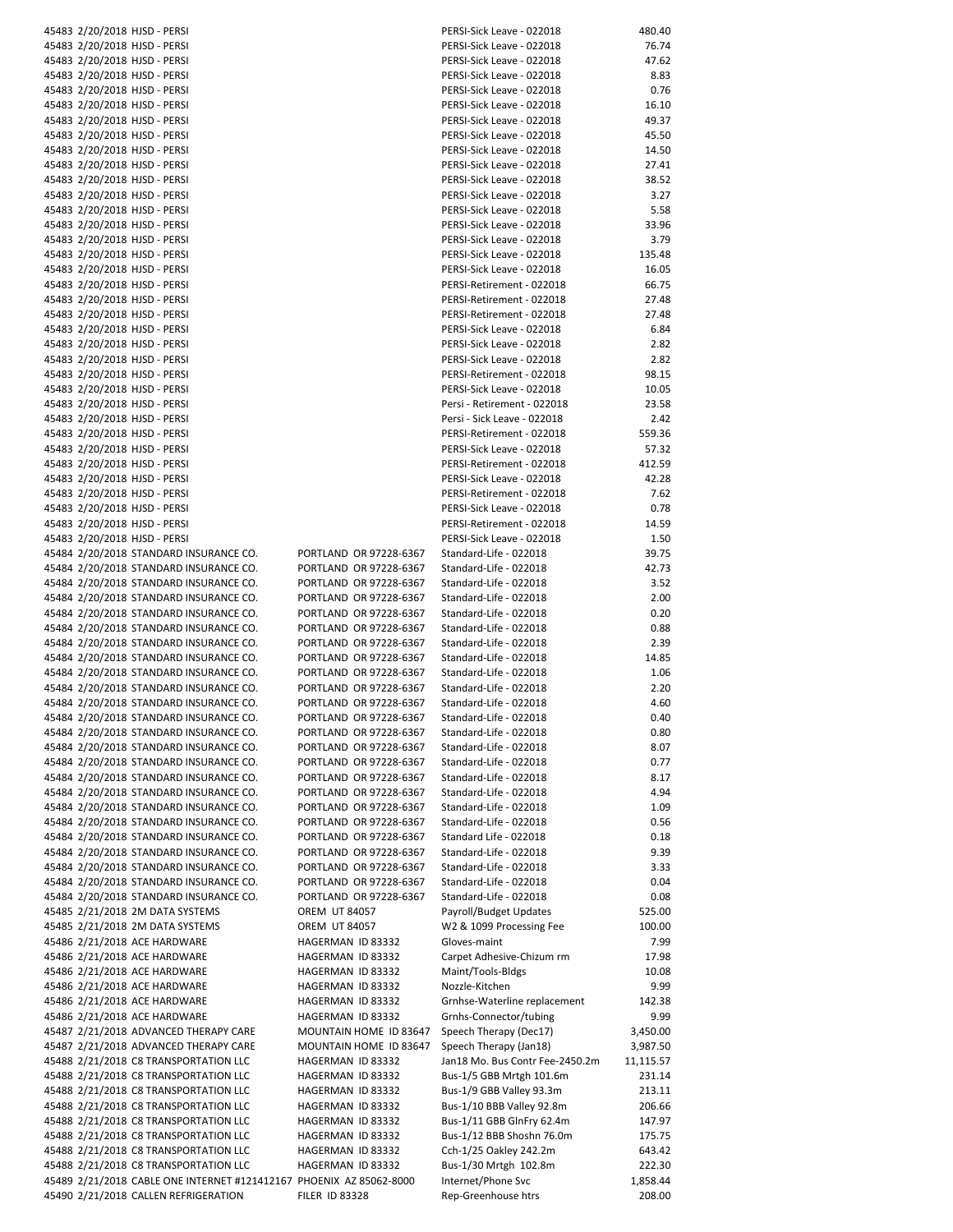| 45491 2/21/2018 CASH |                                                                                                   |                                                | Postage-HS                                                      | 75.00                |
|----------------------|---------------------------------------------------------------------------------------------------|------------------------------------------------|-----------------------------------------------------------------|----------------------|
| 45491 2/21/2018 CASH |                                                                                                   |                                                | Postage-GS                                                      | 75.00                |
|                      | 45492 2/21/2018 CENTURY LINK                                                                      | PHOENIX AZ 85038-9040                          | Phone Svc                                                       | 52.87                |
|                      | 45493 2/21/2018 CHAPPELS MARKET                                                                   | HAGERMAN ID 83332                              | Less ovrpmt last mo.                                            | (7.79)               |
|                      | 45493 2/21/2018 CHAPPELS MARKET                                                                   | HAGERMAN ID 83332                              | Teacher Trng - treats                                           | 23.85                |
|                      | 45494 2/21/2018 CITY OF HAGERMAN<br>45494 2/21/2018 CITY OF HAGERMAN                              | HAGERMAN ID 83332<br>HAGERMAN ID 83332         | Water/Sewer-GS<br>Water/Sewer-HS                                | 155.96<br>91.63      |
|                      | 45494 2/21/2018 CITY OF HAGERMAN                                                                  | HAGERMAN ID 83332                              | Water/Sewer-Ag                                                  | 91.63                |
|                      | 45494 2/21/2018 CITY OF HAGERMAN                                                                  | HAGERMAN ID 83332                              | Water/Sewer-Gym                                                 | 91.63                |
|                      | 45495 2/21/2018 COSTCO CREDIT CARD HB                                                             | CAROL STREAM IL 60197-5859 Binders             |                                                                 | 79.92                |
|                      | 45496 2/21/2018 CREATIVE MATHEMATICS                                                              | ARCATA CA 95521-9268                           | Math Conf-H.Leija                                               | 215.00               |
|                      | 45496 2/21/2018 CREATIVE MATHEMATICS                                                              | ARCATA CA 95521-9268                           | Math Conf-J.Solosabal                                           | 215.00               |
|                      | 45496 2/21/2018 CREATIVE MATHEMATICS                                                              | ARCATA CA 95521-9268                           | Math Conf-C.Lewis                                               | 215.00               |
|                      | 45497 2/21/2018 GOODING COUNTY TREASURER                                                          | GOODING ID 83330                               | 2017 Solid Waste Fee                                            | 341.00               |
|                      | 45498 2/21/2018 GREAT AMERICA FINANCIAL SVCS                                                      | DALLAS TX 75266-0831                           | Copier Lease-GS                                                 | 155.00               |
|                      | 45498 2/21/2018 GREAT AMERICA FINANCIAL SVCS                                                      | DALLAS TX 75266-0831                           | Coopier Lease-HS                                                | 155.00               |
|                      | 45499 2/21/2018 HAGERMAN WATER USERS ASSOC HAGERMAN ID 83332                                      |                                                | 2018 Water Assessment Fee                                       | 90.00<br>23.00       |
|                      | 45500 2/21/2018 HAGERMAN ELEMENTARY SCHOOL HAGERMAN ID 83332<br>45501 2/21/2018 HUB CITY BUILDING | WENDELL ID 83355                               | School Fees-Homeless (KR)<br>Welwood Floor Adhesive/Finish Nail | 36.80                |
|                      | 45502 2/21/2018 ID ASSN SCH BUSINESS OFFICIALS                                                    | HAILEY ID 83333                                | Spr Finance Cnf B.Reed                                          | 125.00               |
|                      | 45503 2/21/2018 ID DIV OF VOC REHAB                                                               | BOISE ID 83720-0096                            | '17/18 Sch Work Transition Fee                                  | 235.20               |
|                      | 45504 2/21/2018 IDAHO POWER COMPANY                                                               | BOISE ID 83721-0030                            | Power-Gym                                                       | 411.11               |
|                      | 45504 2/21/2018 IDAHO POWER COMPANY                                                               | BOISE ID 83721-0030                            | Power-Lights                                                    | 64.33                |
|                      | 45504 2/21/2018 IDAHO POWER COMPANY                                                               | BOISE ID 83721-0030                            | Power-HS                                                        | 1,298.31             |
|                      | 45504 2/21/2018 IDAHO POWER COMPANY                                                               | BOISE ID 83721-0030                            | Power-Ag                                                        | 248.07               |
|                      | 45504 2/21/2018 IDAHO POWER COMPANY                                                               | BOISE ID 83721-0030                            | Power-GS                                                        | 2,817.66             |
|                      | 45505 2/21/2018 IT - INTEGRATED TECHNOLOGIES                                                      | TWIN FALLS ID 83303-1843                       | Staples-Copier GS                                               | 62.00                |
|                      | 45505 2/21/2018 IT - INTEGRATED TECHNOLOGIES                                                      | TWIN FALLS ID 83303-1843                       | <b>Copier Maint-HS</b>                                          | 193.53               |
|                      | 45505 2/21/2018 IT - INTEGRATED TECHNOLOGIES                                                      | TWIN FALLS ID 83303-1843                       | <b>Copier Maint-GS</b>                                          | 34.76                |
|                      | 45505 2/21/2018 IT - INTEGRATED TECHNOLOGIES                                                      | TWIN FALLS ID 83303-1843                       | Copier Maint-GS                                                 | 146.11               |
|                      | 45506 2/21/2018 MARK KRESS<br>45506 2/21/2018 MARK KRESS                                          | HAGERMAN ID 83332<br>HAGERMAN ID 83332         | BSU tuition bal rem<br>4 trps-GBB/BBB Mrtgh Distr               | 1,980.00<br>168.72   |
|                      | 45506 2/21/2018 MARK KRESS                                                                        | HAGERMAN ID 83332                              | 2 trps-Supt Mtgs TF Jan-Feb                                     | 91.20                |
|                      | 45507 2/21/2018 MEDICAID-ID DEPT HEALTH/WLFAR BOISE ID 83720-0036                                 |                                                | <b>Medicaid School Match</b>                                    | 9,822.98             |
|                      | 45508 2/21/2018 TYLER MILLS                                                                       | HAGERMAN ID 83332                              | Flwrs Walmart Sr Nite                                           | 19.00                |
|                      | 45508 2/21/2018 TYLER MILLS                                                                       | HAGERMAN ID 83332                              | 1-BBB GlnsFry                                                   | 26.60                |
|                      | 45508 2/21/2018 TYLER MILLS                                                                       | HAGERMAN ID 83332                              | 2-AD Mtgs TF 1/8 2/5                                            | 60.80                |
|                      | 45509 2/21/2018 MOUNTAIN ALARM INC                                                                | OGDEN UT 84412-2487                            | <b>Monitoring Fees-HS</b>                                       | 81.00                |
|                      | 45510 2/21/2018 NORCO INC.                                                                        | TWIN FALLS ID 83301                            | K Oxygen                                                        | 16.25                |
|                      | 45510 2/21/2018 NORCO INC.                                                                        | TWIN FALLS ID 83301                            | Service Chg-Oct17                                               | 22.04                |
|                      | 45510 2/21/2018 NORCO INC.                                                                        | TWIN FALLS ID 83301                            | Carbon Dioxide/Argon                                            | 36.48                |
|                      | 45510 2/21/2018 NORCO INC.                                                                        | TWIN FALLS ID 83301                            | Magnet                                                          | 24.12                |
|                      | 45510 2/21/2018 NORCO INC.                                                                        | TWIN FALLS ID 83301                            | Magnet                                                          | 24.12                |
|                      | 45510 2/21/2018 NORCO INC.                                                                        | TWIN FALLS ID 83301<br>TWIN FALLS ID 83301     | Magnet                                                          | 24.12<br>14.11       |
|                      | 45510 2/21/2018 NORCO INC.<br>45511 2/21/2018 VICTORIA OWSLEY                                     | HAGERMAN ID 83332                              | Service Chg-Dec17<br>Sup TchrPayTchr-Owsley                     | 189.63               |
|                      | 45512 2/21/2018 PACIFIC STEEL                                                                     | TWIN FALLS ID 83303-1413                       | 10ga HR Sheet                                                   | 101.74               |
|                      | 45513 2/21/2018 PRO ACTIVE ADVANTAGE LLC                                                          | <b>GOODING ID 83330</b>                        | <b>Behavior Svcs</b>                                            | 255.75               |
|                      | 45513 2/21/2018 PRO ACTIVE ADVANTAGE LLC                                                          | GOODING ID 83330                               | <b>Behavior Svcs</b>                                            | 3,125.50             |
|                      | 45513 2/21/2018 PRO ACTIVE ADVANTAGE LLC                                                          | GOODING ID 83330                               | <b>Behavior Svcs</b>                                            | 2,523.75             |
|                      | 45513 2/21/2018 PRO ACTIVE ADVANTAGE LLC                                                          | GOODING ID 83330                               | <b>Behavior Svcs</b>                                            | 2,578.00             |
|                      | 45514 2/21/2018 PBS PROGRESSIVE BEHAVIOR SYS                                                      | RUPERT ID 83350                                | <b>Behavior Svcs</b>                                            | 990.00               |
|                      | 45514 2/21/2018 PBS PROGRESSIVE BEHAVIOR SYS                                                      | RUPERT ID 83350                                | <b>Behavior Svcs</b>                                            | 990.00               |
|                      | 45514 2/21/2018 PBS PROGRESSIVE BEHAVIOR SYS                                                      | RUPERT ID 83350                                | <b>Behavior Svcs</b>                                            | 997.50               |
|                      | 45514 2/21/2018 PBS PROGRESSIVE BEHAVIOR SYS                                                      | RUPERT ID 83350                                | <b>Behavior Svcs</b>                                            | 1,950.00             |
|                      | 45514 2/21/2018 PBS PROGRESSIVE BEHAVIOR SYS<br>45514 2/21/2018 PBS PROGRESSIVE BEHAVIOR SYS      | RUPERT ID 83350<br>RUPERT ID 83350             | Reverse inv#48697 pd 12/20/17<br><b>Behavior Svcs</b>           | (2,951.00)<br>780.00 |
|                      | 45514 2/21/2018 PBS PROGRESSIVE BEHAVIOR SYS                                                      | RUPERT ID 83350                                | <b>Behavior Svcs</b>                                            | 1,027.50             |
|                      | 45514 2/21/2018 PBS PROGRESSIVE BEHAVIOR SYS                                                      | RUPERT ID 83350                                | <b>Behavior Svcs</b>                                            | 1,372.50             |
|                      | 45514 2/21/2018 PBS PROGRESSIVE BEHAVIOR SYS                                                      | RUPERT ID 83350                                | <b>Behavior Svcs</b>                                            | 892.50               |
|                      | 45514 2/21/2018 PBS PROGRESSIVE BEHAVIOR SYS                                                      | RUPERT ID 83350                                | <b>Behavior Svcs</b>                                            | 255.00               |
|                      | 45514 2/21/2018 PBS PROGRESSIVE BEHAVIOR SYS                                                      | RUPERT ID 83350                                | <b>Behavior Svcs</b>                                            | 1,020.00             |
|                      | 45514 2/21/2018 PBS PROGRESSIVE BEHAVIOR SYS                                                      | RUPERT ID 83350                                | <b>Behavior Svcs</b>                                            | 585.00               |
|                      | 45515 2/21/2018 SAFEGUARD BUSINESS SYSTEMS                                                        | <b>BOISE ID 83707</b>                          | Check forms-M&O                                                 | 180.68               |
|                      | 45516 2/21/2018 SALES TAX COMMISSION                                                              | BOISE ID 83707-0076                            | HL Sales Tax-Jan18                                              | 38.87                |
|                      | 45517 2/21/2018 SNAKE RIVER SPRINKLERS INC                                                        | <b>BUHL ID 83316</b>                           | Bark-playground                                                 | 750.00               |
|                      | 45518 2/21/2018 SOUTH CENTRAL DIST HEALTH DEP1 TWIN FALLS ID 83301-3156                           |                                                | <b>Health Nurse</b>                                             | 300.00               |
|                      | 45519 2/21/2018 TREASURE VALLEY COFFEE INC<br>45519 2/21/2018 TREASURE VALLEY COFFEE INC          | <b>BOISE ID 83713</b><br><b>BOISE ID 83713</b> | Water-Modulars<br>Water-Modulars                                | 31.50<br>36.00       |
|                      | 45520 2/21/2018 US BANK TRUST NA (BOND)                                                           | ST PAUL MN 55170-9705                          | Bond Adm Fees                                                   | 500.00               |
|                      | 45521 2/21/2018 US BANKCORP CARD SVCS INC                                                         | FARGO ND 58125-6343                            | amzn:3-Gigabyte Video Card                                      | 389.97               |
|                      | 45521 2/21/2018 US BANKCORP CARD SVCS INC                                                         | FARGO ND 58125-6343                            | amzn:3-Gigabyte Video Card 1050 Lo                              | 389.97               |
|                      | 45521 2/21/2018 US BANKCORP CARD SVCS INC                                                         | FARGO ND 58125-6343                            | amzn:Arduino Starter Kit                                        | 149.95               |
|                      | 45521 2/21/2018 US BANKCORP CARD SVCS INC                                                         | FARGO ND 58125-6343                            | costco.com-Sales Tax Refund                                     | (10.36)              |
|                      | 45521 2/21/2018 US BANKCORP CARD SVCS INC                                                         | FARGO ND 58125-6343                            | amzn:25-How Children Succeed                                    | 226.75               |
|                      | 45521 2/21/2018 US BANKCORP CARD SVCS INC                                                         | FARGO ND 58125-6343                            | costco.com-Sales Tax Refund                                     | (42.00)              |
|                      | 45521 2/21/2018 US BANKCORP CARD SVCS INC                                                         | FARGO ND 58125-6343                            | amzn:3-HD Mounting Bracket                                      | 20.44                |
|                      | 45521 2/21/2018 US BANKCORP CARD SVCS INC                                                         | FARGO ND 58125-6343                            | CyberInk-PwrDirector                                            | 47.99                |
|                      | 45521 2/21/2018 US BANKCORP CARD SVCS INC                                                         | FARGO ND 58125-6343                            | Cyberlnk-Pwr DVD                                                | 35.96                |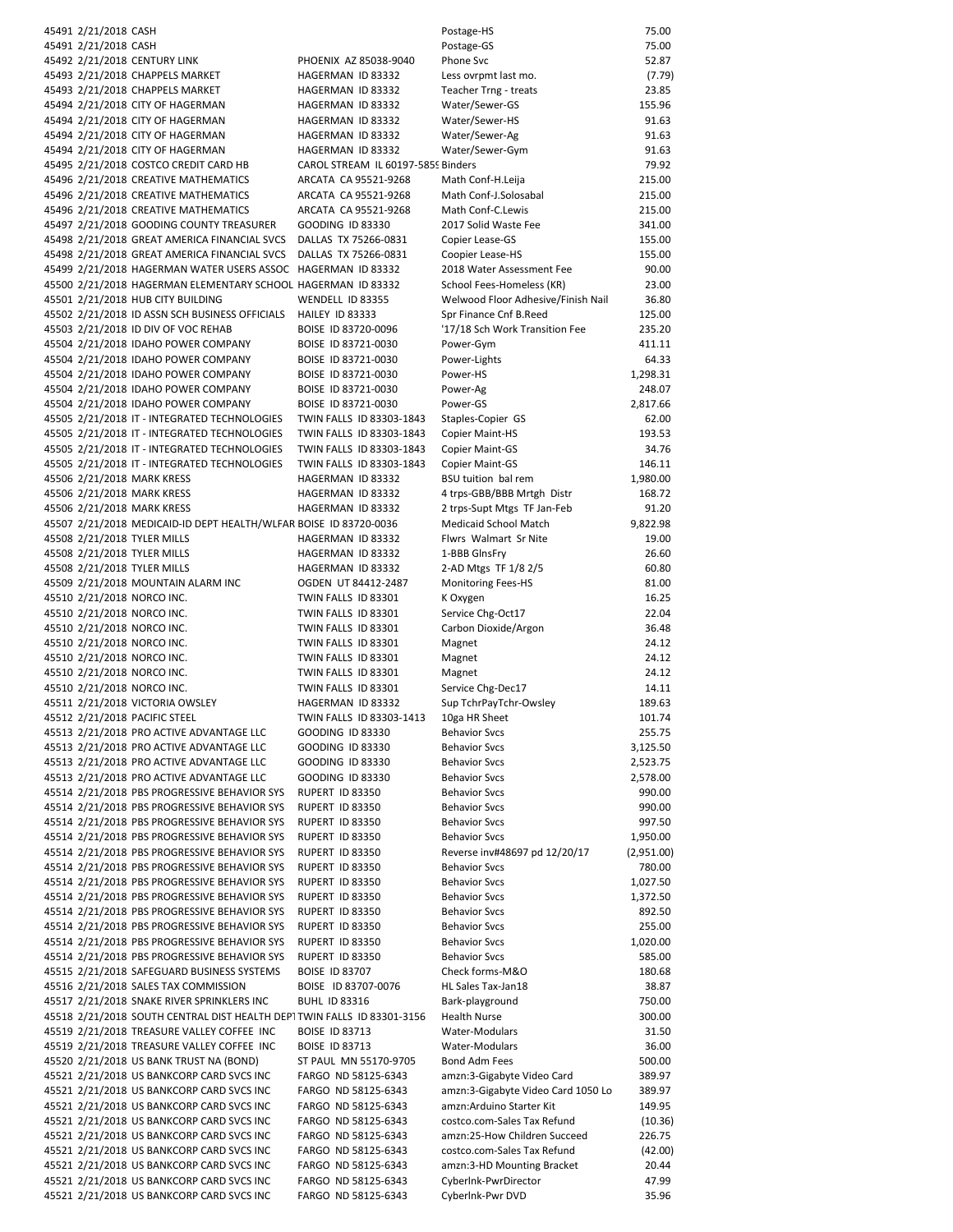|        |      | 45521 2/21/2018 US BANKCORP CARD SVCS INC   | FARGO ND 58125-6343     | Cyberlnk-Pwr DVD                   | 35.96    |       |
|--------|------|---------------------------------------------|-------------------------|------------------------------------|----------|-------|
|        |      | 45521 2/21/2018 US BANKCORP CARD SVCS INC   | FARGO ND 58125-6343     | amzn:10 Samsung 512gb SSD          | 1,399.90 |       |
|        |      | 45521 2/21/2018 US BANKCORP CARD SVCS INC   | FARGO ND 58125-6343     | DVDfab All-in-One                  | 209.30   |       |
|        |      | 45521 2/21/2018 US BANKCORP CARD SVCS INC   | FARGO ND 58125-6343     | 5-user Lic-DVDFab                  | 50.00    |       |
|        |      | 45521 2/21/2018 US BANKCORP CARD SVCS INC   | FARGO ND 58125-6343     | amzn:Pioneer BluRay Slot Burner    | 114.00   |       |
|        |      | 45521 2/21/2018 US BANKCORP CARD SVCS INC   | FARGO ND 58125-6343     | amzn:LG External Blu-Ray           | 139.99   |       |
|        |      | 45521 2/21/2018 US BANKCORP CARD SVCS INC   | FARGO ND 58125-6343     | amzn:SainSmart 16 channel Relay mo | 19.29    |       |
|        |      | 45521 2/21/2018 US BANKCORP CARD SVCS INC   | FARGO ND 58125-6343     | amzn:2-Elegoo UNO R3 Board         | 21.80    |       |
|        |      | 45521 2/21/2018 US BANKCORP CARD SVCS INC   | FARGO ND 58125-6343     | amzn:Elegoo Modules Kit            | 28.98    |       |
|        |      | 45521 2/21/2018 US BANKCORP CARD SVCS INC   | FARGO ND 58125-6343     | CyberInk-PwrDirector               | 47.99    |       |
|        |      | 45521 2/21/2018 US BANKCORP CARD SVCS INC   | FARGO ND 58125-6343     | amzn:Txtbmk-C++                    | 26.94    |       |
|        |      | 45521 2/21/2018 US BANKCORP CARD SVCS INC   | FARGO ND 58125-6343     | amzn:4-Samsung 256gb SSD           | 359.96   |       |
|        |      | 45521 2/21/2018 US BANKCORP CARD SVCS INC   | FARGO ND 58125-6343     | amzn:mosDART 16gb 10pk Flash Drive | 49.55    |       |
|        |      | 45521 2/21/2018 US BANKCORP CARD SVCS INC   | FARGO ND 58125-6343     | amzn:Txtbook-Java                  | 14.98    |       |
|        |      | 45521 2/21/2018 US BANKCORP CARD SVCS INC   | FARGO ND 58125-6343     | amzn:4-Belkin Surger Protectors    | 51.96    |       |
|        |      | 45521 2/21/2018 US BANKCORP CARD SVCS INC   | FARGO ND 58125-6343     | amzn:2-DVI Cable 3 meters          | 19.98    |       |
|        |      | 45521 2/21/2018 US BANKCORP CARD SVCS INC   | FARGO ND 58125-6343     | amzn:1 Grandstream 4port Router    | 93.98    |       |
|        |      | 45521 2/21/2018 US BANKCORP CARD SVCS INC   | FARGO ND 58125-6343     | amzn:Programming Arduino           | 7.63     |       |
|        |      | 45521 2/21/2018 US BANKCORP CARD SVCS INC   | FARGO ND 58125-6343     |                                    | 12.91    |       |
|        |      |                                             |                         | Library Book-HS                    |          |       |
|        |      | 45521 2/21/2018 US BANKCORP CARD SVCS INC   | FARGO ND 58125-6343     | amzn: Wrist Lanyards               | 6.99     |       |
|        |      | 45521 2/21/2018 US BANKCORP CARD SVCS INC   | FARGO ND 58125-6343     | amzn:mosDART 16gb 10pk Flash Drive | 49.55    |       |
|        |      | 45521 2/21/2018 US BANKCORP CARD SVCS INC   | FARGO ND 58125-6343     | amzn:10-Ballistix DDR3 memory      | 775.20   |       |
|        |      | 45521 2/21/2018 US BANKCORP CARD SVCS INC   | FARGO ND 58125-6343     | lynda.com-1yr subscript            | 359.88   |       |
|        |      | 45522 2/21/2018 US POSTMASTER               | HAGERMAN ID 83332       | Postage Stamps-R.Hoffmann          | 50.00    |       |
|        |      | 45523 2/21/2018 VALLEY WIDE COOP INC        | JEROME ID 83338-6138    | LPGas-HS 550.3g \$1.749            | 962.47   |       |
|        |      | 45523 2/21/2018 VALLEY WIDE COOP INC        | JEROME ID 83338-6138    | LPGas-HS 750.5g \$1.749            | 1,312.62 |       |
|        |      | 45523 2/21/2018 VALLEY WIDE COOP INC        | JEROME ID 83338-6138    | LPGas-HS 550.8g \$1.749            | 963.35   |       |
|        |      | 45523 2/21/2018 VALLEY WIDE COOP INC        | JEROME ID 83338-6138    | LPGas-HS 600.2g \$1.749            | 1,049.75 |       |
|        |      | 45524 2/21/2018 CONNIE VAN KLEECK OTR/L     | <b>GOODING ID 83330</b> | Occupational Therapy-Jan18         | 440.00   |       |
|        |      | 45524 2/21/2018 CONNIE VAN KLEECK OTR/L     | GOODING ID 83330        | Occupational Therapy-Dec17         | 275.00   |       |
|        |      | 45525 2/21/2018 VERIZON WIRELESS            | DALLAS TX 75266-0108    | Cell Phone-Dan Knapp               | 53.16    |       |
|        |      | 45525 2/21/2018 VERIZON WIRELESS            | DALLAS TX 75266-0108    | Cell Phone-Jackson                 | 26.63    |       |
|        |      | 45525 2/21/2018 VERIZON WIRELESS            | DALLAS TX 75266-0108    | <b>Cell Phone-Mark Kress</b>       | 53.16    |       |
|        |      | 45525 2/21/2018 VERIZON WIRELESS            | DALLAS TX 75266-0108    | Cell Phone-Cottam                  | 53.16    |       |
|        |      | 45525 2/21/2018 VERIZON WIRELESS            | DALLAS TX 75266-0108    | Cell Phone-Steve Smith             | 53.16    |       |
|        |      | 45525 2/21/2018 VERIZON WIRELESS            | DALLAS TX 75266-0108    | Cell Phone-Tyler Mills             | 53.16    |       |
|        |      | 45526 2/21/2018 WALMART COMMUNITY           | ATLANTA GA 30353-0934   | 2-Receipt Books (other rev)        | 17.34    |       |
|        |      | 45526 2/21/2018 WALMART COMMUNITY           | ATLANTA GA 30353-0934   | SS Crew Tshirts-HS                 | 64.79    |       |
|        |      | 45526 2/21/2018 WALMART COMMUNITY           | ATLANTA GA 30353-0934   | Tie Dye Kit/Tshirt                 | 23.26    |       |
|        |      | 45526 2/21/2018 WALMART COMMUNITY           | ATLANTA GA 30353-0934   | Plastic Tub-Lost & Found           | 16.86    |       |
|        |      | 45526 2/21/2018 WALMART COMMUNITY           | ATLANTA GA 30353-0934   | Step Stool-office                  | 27.35    |       |
|        |      | 45526 2/21/2018 WALMART COMMUNITY           | ATLANTA GA 30353-0934   | Surge Protector-office             | 9.83     |       |
|        |      | 45527 2/21/2018 WWS-WESTERN WASTE SERVICES  | JEROME ID 83338         | Trash Pickup-Jan18                 | 256.06   |       |
|        |      | 45528 2/21/2018 ZIGGY EXPRESS HAGERMAN      | <b>BLISS ID 83314</b>   | Fuel-Gas truck                     | 42.44    |       |
|        |      | 45528 2/21/2018 ZIGGY EXPRESS HAGERMAN      | <b>BLISS ID 83314</b>   | Fuel-white bus                     | 69.37    |       |
|        |      | 45528 2/21/2018 ZIGGY EXPRESS HAGERMAN      | <b>BLISS ID 83314</b>   | Fuel-homeless student (AA)         | 50.00    |       |
|        |      | 45529 2/22/2018 SDE-STATE DEPT OF EDUCATION | BOISE ID 83750-0027     | <b>Fngrprints-Paul Henderson</b>   | 32.00    |       |
|        |      | 45530 2/22/2018 SDE-STATE DEPT OF EDUCATION | BOISE ID 83750-0027     | Alt Auth-Paul Henderson            | 100.00   |       |
|        |      | 45532 2/28/2018 HAGERMAN FOOD SERVICE       | HAGERMAN ID 83332       | Reimb CSI-Headstart                | 249.75   |       |
|        |      |                                             |                         |                                    |          |       |
| Check# | Date | Name                                        | GrossPay                | City                               | State    | Zip   |
|        |      |                                             |                         |                                    |          |       |
|        |      | drct-dpst 2/20/2018 ARRIAGA LYNN            |                         | 3,506.49 HAGERMAN                  | ID       | 83332 |
|        |      | drct-dpst 2/20/2018 BELKNAP CHRISTINA L     |                         | 711.58 HAGERMAN                    | ID       | 83332 |
|        |      | drct-dpst 2/20/2018 BOLDUC CHRISTINA J      |                         | 2,119.05 HAGERMAN                  | ID       | 83332 |
|        |      | drct-dpst 2/20/2018 CABRAL JONI M           | 384.00 BLISS            |                                    | ID       | 83314 |
|        |      | drct-dpst 2/20/2018 CHAPMAN TERESA L        |                         | 3,058.33 HAGERMAN                  | ID       | 83332 |
|        |      | drct-dpst 2/20/2018 CHIZUM CARRIE A         |                         | 4,016.66 HAGERMAN                  | ID       | 83332 |
|        |      | drct-dpst 2/20/2018 COATES LUANNE           |                         | 1,462.50 HAGERMAN                  | ID       | 83332 |
|        |      | drct-dpst 2/20/2018 CORBRIDGE ARLYNDA R     |                         | 736.12 HAGERMAN                    | ID       | 83332 |
|        |      | drct-dpst 2/20/2018 CORNETT ERIKA M         |                         | 612.22 HAGERMAN                    | ID       | 83332 |
|        |      | drct-dpst 2/20/2018 COTTAM MATTHEW S        |                         | 6,299.08 HAGERMAN                  | ID       | 83332 |
|        |      | drct-dpst   2/20/2018 CRYSTAL HAILEY J      |                         | 65.00 TWIN FALLS                   | ID       | 83301 |
|        |      | drct-dpst    2/20/2018  DAARUD  SHERMA K    |                         | 4,241.83 TWIN FALLS                | ID       | 83301 |
|        |      | drct-dpst 2/20/2018 DAVIS ELAINE            |                         | 1,521.54 HAGERMAN                  | ID       | 83332 |
|        |      | drct-dpst 2/20/2018 DOUVILLE ERIN E         |                         | 2,883.33 HAGERMAN                  | ID       | 83332 |
|        |      | drct-dpst 2/20/2018 EASTERDAY TROY W        | 4,338.91 JEROME         |                                    | ID       | 83338 |
|        |      | drct-dpst 2/20/2018 FUNKHOUSER LONNIE       |                         | 3,715.91 HAGERMAN                  | ID       | 83332 |
|        |      | drct-dpst   2/20/2018  GIBSON  JENNIE L     |                         | 4,241.83 HAGERMAN                  | ID       | 83332 |
|        |      | drct-dpst 2/20/2018 GOODRO CAREY L          |                         | 558.00 HAGERMAN                    | ID       | 83332 |
|        |      | drct-dpst 2/20/2018 GREEN CHIARA A          |                         | 638.00 HAGERMAN                    | ID       | 83332 |
|        |      | drct-dpst 2/20/2018 HENDERSON PAUL H        |                         | 490.00 WENDELL                     | ID       | 83355 |
|        |      | drct-dpst 2/20/2018 HOFFMANN KAREN B        |                         | 1,315.54 HAGERMAN                  | ID       | 83332 |
|        |      | drct-dpst 2/20/2018 HOFFMANN RAYMOND L      |                         | 4,660.07 HAGERMAN                  | ID       | 83332 |
|        |      | drct-dpst    2/20/2018  HOOP  JENNY M       |                         | 820.46 WENDELL                     | ID       | 83355 |
|        |      | drct-dpst 2/20/2018 HOSKOVEC SHEENA L       |                         | 986.05 HAGERMAN                    | ID       | 83332 |
|        |      | drct-dpst 2/20/2018 JACKSON CRAIG L         |                         | 1,994.03 HAGERMAN                  | ID       | 83332 |
|        |      | drct-dpst 2/20/2018 JAYO NICOLAS D          |                         | 2,883.33 HAGERMAN                  | ID       | 83332 |
|        |      | drct-dpst 2/20/2018 KAST MELISSA A          |                         | 3,349.91 HAGERMAN                  | ID       | 83332 |
|        |      | drct-dpst 2/20/2018 KNAPP DANIEL L          |                         | 4,481.07 HAGERMAN                  | ID       | 83332 |
|        |      |                                             |                         |                                    |          |       |